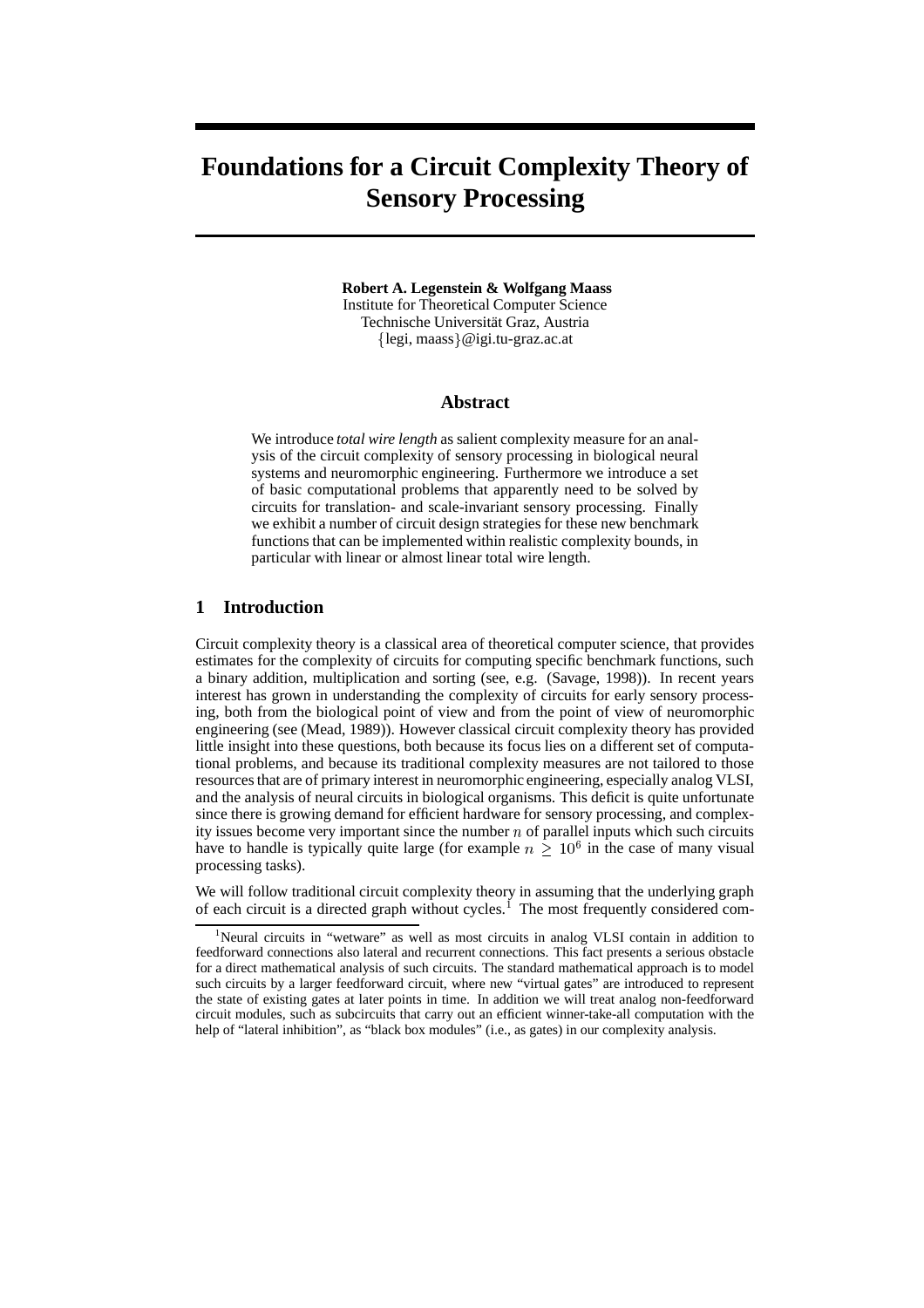plexity measures in traditional circuit complexity theory are the number (and types) of gates, as well as the depth of a circuit. The latter is defined as the length of the longest directed path in the underlying graph, and is also interpreted as the computation time of the circuit. The focus lies in general on the classification of functions that can be computed by circuits whose number of gates can be bounded by a polynomial in the number  $n$  of input variables. This implicitly also provides a polynomial – although typically quite large – bound on the number of "wires" (defined as the edges in the underlying graph of the circuit). We proceed on the assumption that the area (or volume in the case of neural circuits) occupied by wires is a severe bottleneck for physical implementations of circuits for sensory processing. Therefore we will not just count the wires, but consider complexity measures that provide estimates for the total area or volume occupied by wires. We assume that all gates, input- and output-ports are placed on a 2-dimensional plane.<sup>2</sup> We evaluate the required wire length of circuit designs in two closely related models:

(A) Gates, input- and output-ports are placed on different intersection points of a 2-dimensional grid (with unit distance 1 between adjacent intersection points). These units can be connected by (unidirectional) wires that run through the plane in any way that the designer wants, in particular wires may cross and need not run rectilinearly (wires are thought of as running in the 3 dimensional space above the plane, without charge for vertical wire segments)<sup>3</sup>. We refer to the minimal value of the sum of all wire lengths as the *total wire length* of the circuit.

We would like to make this model also applicable to cases where for  $k > 2$  some special functions of  $k$  inputs – such as the function computed by a threshold gate<sup>4</sup> or a winner-take-all circuit<sup>5</sup> – are computed by neural microcircuits or in analog VLSI by efficient subcircuits that employ a number of transistors, total wire length and area that are all linear in  $k$ , with a setting time that is independent of  $k<sup>6</sup>$ . In the relatively abstract context of model (A) we model such computational modules as "threshold gates" or "winner-take-all gates" of  $k$  inputs, that take one unit of time for their computation like all the other gates, but which occupy each a set of  $k$ intersection points of the grid that are all connected by an undirected wire (whose length contributes to the total wire length) in some arbitrary fashion<sup>7</sup>.

(B) This is the common circuit model from VLSI-theory (see section 12.2 in (Savage, 1998)), slightly extended to cover also the case of analog VLSI-modules (that internally may contain recurrent connections) with more than 2 inputs, such as modules for winner-take-all. One assumes that gates, input- and output-ports and

<sup>3</sup>We will allow that a wire from a gate may branch and provide input to several other gates. For reasonable bounds on the maximal fan-out  $(10^4$  in the case of neural circuits) this is realistic both for neural circuits and for VLSI.

<sup>4</sup>A threshold gate computes a Boolean function  $T : \{0,1\}^k \rightarrow \{0,1\}$  of the form  $T(x_1,\ldots,x_k) = 1 \Leftrightarrow \sum_{i=1}^k w_i x_i \geq w_0.$ 

<sup>5</sup>A winner-take-all gate with weights  $w_1, \ldots, w_k$  computes a Boolean function  $W : \{0, 1\}^k \to$  $\{0, 1\}^k$  where for input  $x_1, \ldots, x_k$  the *i*th output is 1 if and only if  $w_i x_i > w_j x_j$  for all  $j \neq i$ .

<sup>7</sup>Any one of these  $k$  nodes may be used to provide one of the  $k$  inputs or to extract one of the outputs of the function.

 $2$ This assumption is not fully justified for neural circuits as for example in the cortex, where neurons occupy an about 2 mm thick 3-dimensional sheet of "grey matter". However even in the cortex there exists a strikingly general upper bound of about  $10<sup>5</sup>$  for the number of neurons under any  $mm<sup>2</sup>$  of cortical surface (Koch, 1999). Hence if one ignores the contribution of vertical segments to the total wire length and projects these neurons onto a 2-dimensional plane, our model provides a reasonable basis for a rough estimate of the required total wire length even for implementations in "wetware". Note that the symbolic gates or inputs in our circuit analysis may correspond in biological neural circuits to small populations or microcircuits consisting of hundreds of neurons, rather than to single neurons.

<sup>6</sup> see (Lazzaro et al., 1989)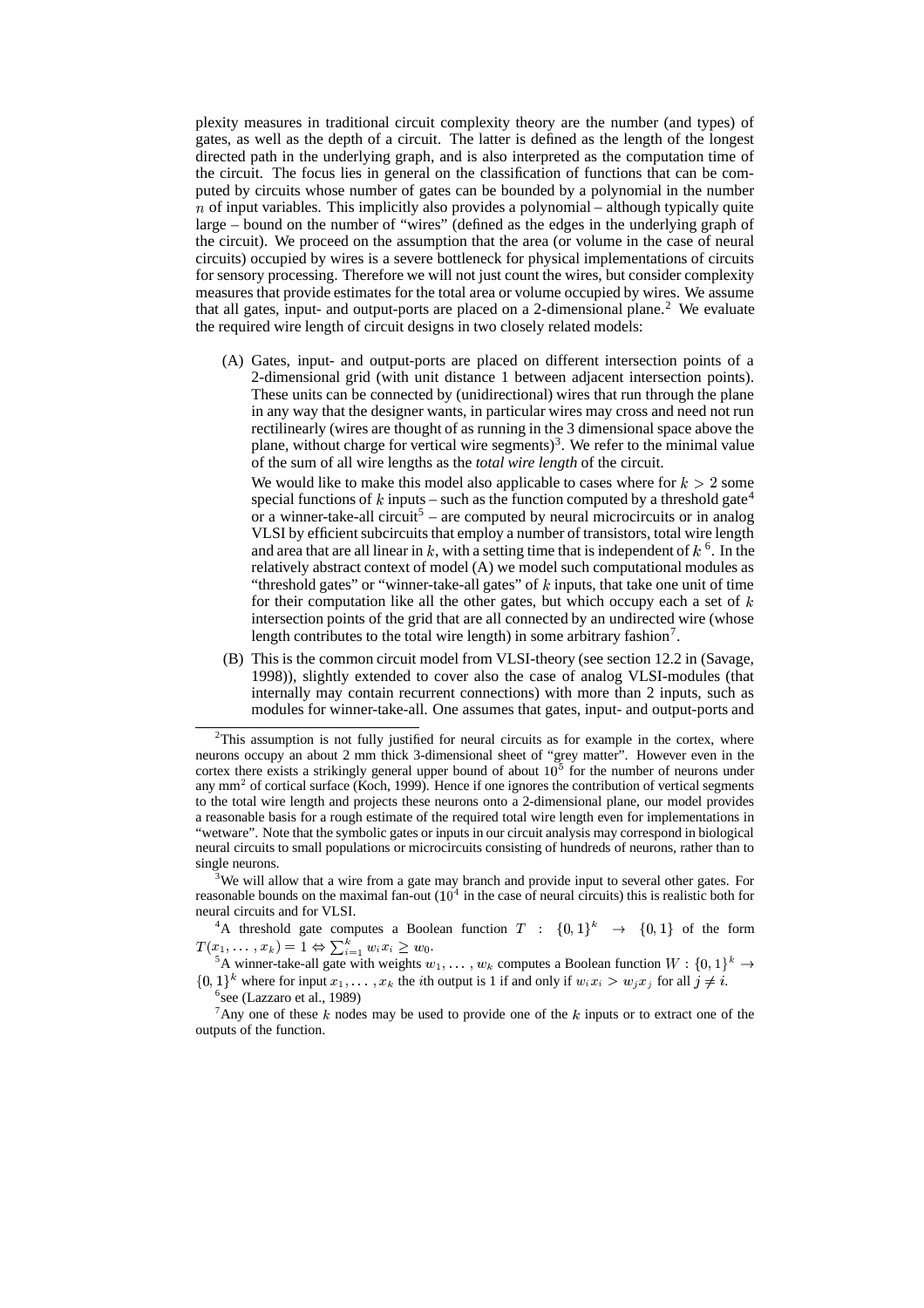wires cover rectilinear areas with a minimal width and separation  $\lambda$ . Areas occupied by different gates, input- and output-ports are not allowed to intersect with one another. A computational module for winner-take-all with  $k$  inputs is represented by a rectilinear gate area of size  $k \lambda$ . A threshold gate with k inputs is modeled by  $k + 1$  gates (k of them for multiplying a binary input with a weight) that are connected by a wire. Areas occupied by wires may intersect with areas occupied by gates, input- and output-ports and also with other wires, but there is a constant bound  $\nu$  on the number of wire areas to which a point of the plane may belong. The complexity measure induced by the model is the *area* of the smallest rectangle that encloses the circuit.

The attractiveness of model (A) lies in its mathematical simplicity, and in its generality. It provides a rough estimate for the cost of connectivity both in artificial (basically 2 dimensional) circuits and in neural circuits, where 2-dimensional wire crossing problems are apparently avoided (at least on a small scale) since dendritic and axonal branches are routed through 3-dimensional cortical tissue. Model (B) is useful for testing whether some specific circuit architecture can be ported from neural to artificial cirucits. In either model we follow (Savage, 1998) in assuming that one unit of time is needed to transmit a bit across a wire (of any length), and one unit of time for each gate switching. However in contrast to (Savage, 1998) we always assume that all inputs are presented in parallel.

There exist quite reliable estimates for the order of magnitudes for the number  $n$  of inputs, the number of neurons and the total wire length of biological neural circuits for sensory processing, see (Abeles, 1998; Koch, 1999; Shepherd, 1998; Braitenberg and Schüz, 1998).<sup>8</sup> Collectively they suggest that only those circuit architectures for sensory processing are biologically realistic that employ an almost linear number of gates and a quadratic or subquadratic total wire length – provided that the constant factor in front of the asymptotic complexity bound has a value close to 1. Since most asymptotic bounds in circuit complexity theory have constant factors in front that are much larger than 1, one really has to focus on circuit architectures with clearly subquadratic bounds for the total wire length.

The total number of neurons in the primary visual cortex of primates is estimated to be around  $10<sup>9</sup>$ , occupying an area of roughly  $10^4$  mm<sup>2</sup> of cortical surface. There are up to  $10^5$  neurons under one  $mm<sup>2</sup>$  of cortical surface, which yields a value of  $10<sup>-5/2</sup>$  mm for the distance between adjacent grid points in our model (A). The total length of axonal and dendritic branches below one mm<sup>2</sup> of cortical surface is estimated to be between 1 and 10 km, yielding up to  $10^{11}$  mm total wire length for primary visual cortex. Thus if one assumes that 100 separate circuits are implemented in primary visual cortex, each of them can use  $10^7$  neurons and a total wire length of  $10^9$  mm. Hence realistic bounds for the complexity of a single one of these circuits for visual pattern recognition are  $10^7 = n^{7/5}$  neurons (for  $n = 10^5$ ), and a total wire length of at most  $10^{11.5} = n^{2.3}$  in the framework of model (A).

The whole cortex receives sensory input from about  $10<sup>8</sup>$  neurons. It processes this input with about  $10^{10}$  neurons and less than  $10^{12}$  mm total wire length. If one assumes that  $10^3$  separate circuits process this sensory information in parallel, each of them processing about  $1/10$ th of the input (where again 10 different local feature detectors report about every location in a map), one arrives at  $n = 10^6$  for each circuit, and each circuit can use on average  $n^{7/6}$  neurons and a total wire length of  $10^{11.5} < n^2$  in the sense of model (A). The actual resources available for sensory processing are likely to be substantially smaller, since cortical neurons and circuits have many other functions.

 $8$ The number of neurons that transmit information from the retina (via the thalamus) to the cortex is estimated to be around  $10<sup>6</sup>$  (all estimates given are for primates, and they only reflect the order of magnitude). The total number of neurons that transmit sensory (mostly somatosensory) information to the cortex is estimated to be around  $10<sup>8</sup>$ . In the subsequent sections we assume that these inputs represent the outputs of various local feature detectors for  $n$  locations in some 1- or 2-dimensional map. Thus, if one assumes for example that on average there are 10 different feature detectors for each location on this map, one arrives at biologically realistic estimates for *n* that lie between  $10<sup>5</sup>$ and  $10<sup>7</sup>$ .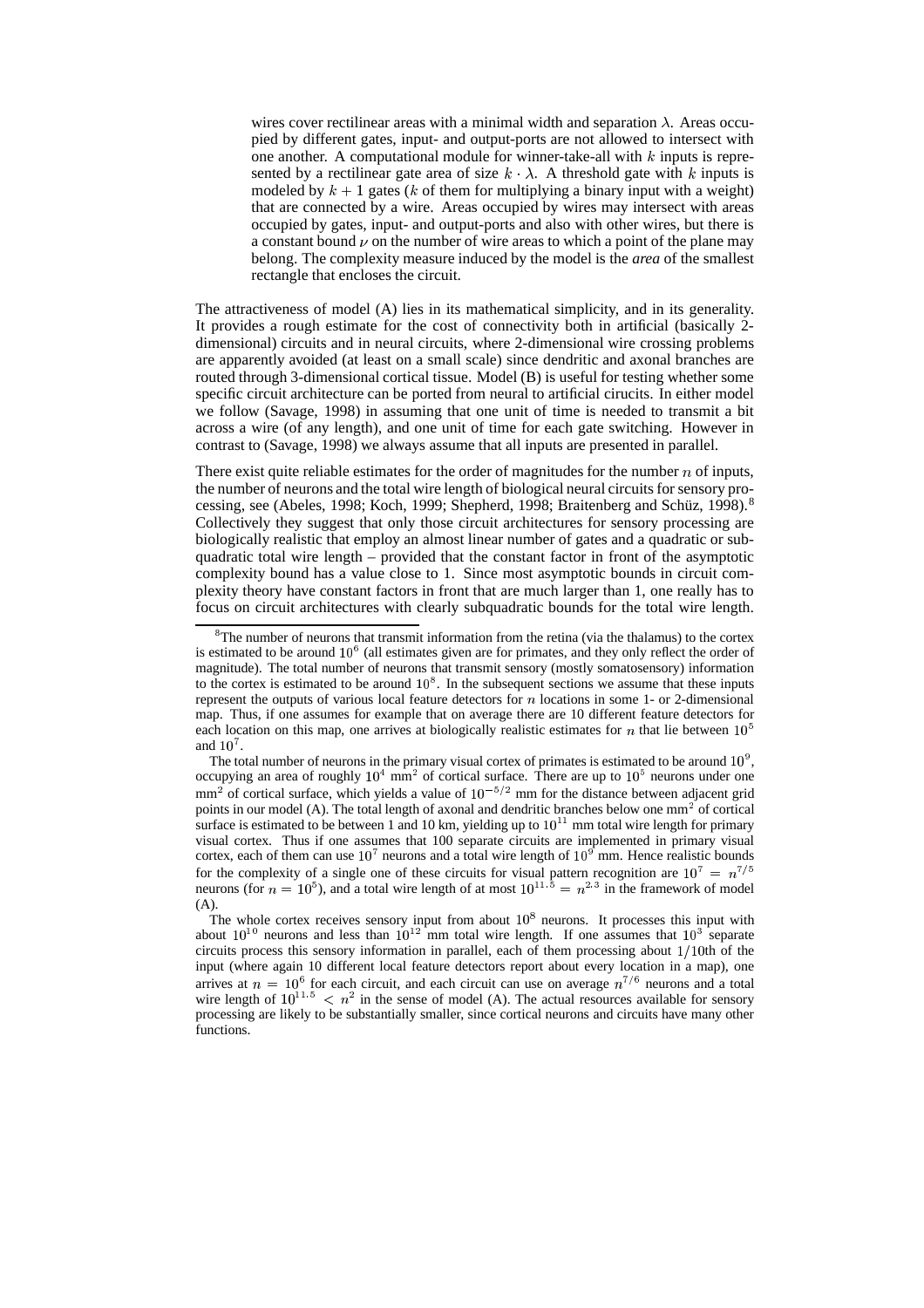The complexity bounds for circuits that can realistically be implemented in VLSI are typically even more severe than for "wetware", and linear or almost linear bounds for the total wire length are desirable for that purpose. In this article we begin the investigation of algorithms for basic sensory pattern recognition tasks that can be implemented within this low-level complexity regime. The architecture of such circuits has to differ strongly from most previously proposed circuits for sensory processing, since already complete connectivity between just two linear size 2-dimensional layers of a feedforward neural net requires a total wire length of  $\Omega(n^{5/2})$ . Furthermore a circuit which first selects a salient input segment consisting of a block of up to  $m$  adjacent inputs in some 2-dimensional map, and then sends this block of  $\leq m$  inputs in parallel to some central "pattern template matcher", typically requires a total wire length of  $\Omega(n^{3/2} \cdot m)$  – even without taking the circuitry for the "selection" or the template matching into account.

## **2 Global Pattern Detection in 1-Dimensional Maps**

Assume that local feature detectors are arranged in a 1-dimensional map, and the computational task is to detect global patterns in the form of specific spatial arrangements of local features in a translation- and scale-invariant manner. The 1-dimensional map could for example represent time and the local feature detectors could be detectors for certain phonemes, or the 1-dimensional map could represent frequency-bandsin a (static) spectrogram and the local feature detectors might for example detect specific intensity changes in certain frequency bands, or the 1-dimensional map could represent one spatial dimension in visual space (for example left-right or up-down).

We employ the following framework for analyzing the circuit complexity of 1-dimensional pattern detection problems. Assume that one has arrays  $a_1, \ldots, a_n, b_1, \ldots, b_n, \ldots$  of binary variables, where  $a_i = 1$  signals that the local feature a has been detected at location i, and  $b_i = 1$  signals that the local feature *b* has been detected at location *i*, etc. An interesting prototype for a global pattern detecting problem is whether feature  $a$  occurs at a location  $i$ that lies to the left of a location  $j$  where feature  $b$  occurs:

$$
P_{LR}^n(a_1,\ldots,a_n,b_1,\ldots,b_n) = \begin{cases} 1, & \text{if } \exists i,j \, (i < j \text{ and } a_i = b_j = 1) \\ 0, & \text{else } \end{cases}
$$

We assume in the layout-analysis of all circuits for  $P_{LR}^n$  that its  $2n$  inputs are provided on one row of the grid, possibly with space in between. One can easily construct a feedforward circuit based on AND/OR gates of fan-in 2, that computes  $P_{LR}^n$  with  $O(n)$  gates in depth  $O(\log n)$  with total wire length and area  $O(n \log n)$ . The following lower bound result shows that *any* circuit for  $P_{LR}^n$  that is based on a balanced binary tree has a superlinear total wire length of  $\Omega(n \log n)$ .

**Theorem 2.1** *Any circuit that implements a balanced binary tree with* - *leafs that lie on one row of a grid has total* wire *length*  $\geq \frac{n \log n}{4}$ .

**Idea of the proof:** Show by induction on  $m$  that any circuit that implements a balanced binary tree for  $n = 2^m$  leafs lying on one row has total wire length at least  $\frac{n \log n}{\delta} + x$ , where  $x$  denotes the horizontal distance of the location of the root of the tree from the midpoint of the leafs.

In view of this lower bound result it comes as a pleasant surprise that many basic global pattern detection problems can nevertheless be solved in time  $O(\log n)$  by circuits with *linear* total wire length – as we will show in this article.

The following result shows that by using threshold gates one can drastically improve the computation time in comparison with the circuit based on AND/OR gates of fan-in 2, without increasing the total wire length.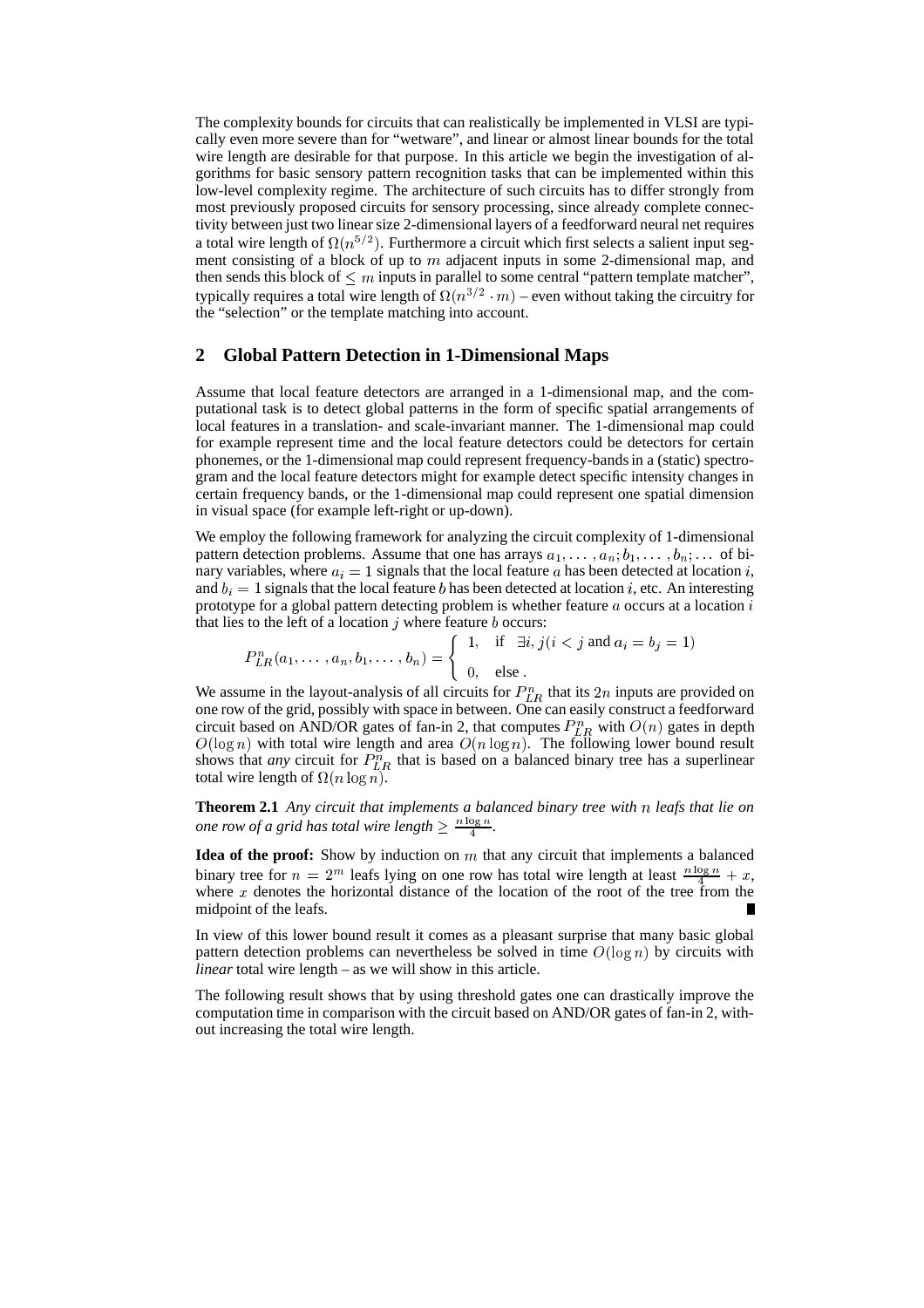**Theorem 2.2**  $P_{LR}^n$  *can be computed by a feedforward circuit of depth 2, consisting of*  $2 \log n + 1$  *threshold* gates with total wire length  $O(n \log n)$  in model (A) and area  $O(n \log n)$  in model (B).

The following lower bound result shows that the number of threshold gates used by the circuit of Theorem 2.2 is almost optimal:

**Theorem 2.3** *Any feedforward circuit consisting of threshold gates needs to have at least*  $\Omega(\log n)$  gates for computing  $P_{LR}^n$ .

In analog VLSI the area occupied by a subcircuit that implements a winner-take-all gate is comparable to that for a threshold gate. Hence the next theorem demonstrates a drastic gain in efficiency if one employs modules for computing winner-take-all in addition to threshold gates. It combines the minimal possible computation time of 2 with a *linear* total wire length.

**Theorem 2.4**  $P_{LR}^n$  can be computed by a feedforward circuit of depth 2, consisting of two *winner-take-all gates and one threshold gate, with total wire length and area*  $O(n)$ *.* 

In contrast to the threshold circuit of Theorem 2.2 just linearsize integer weights are needed for this circuit.

# **3 Global Pattern Detection in 2-Dimensional Maps**

For many important sensory processing tasks – such as for visual or somatosensory input – the input variables are arranged in a 2-dimensional map whose structure reflects spatial relationship in the outside world. We assume that local feature detectors are able to detect the presence of salient local features in their specific "receptive field", such as for example a center which emits higher (or lower) intensity than its immediate surrounding, or a highintensity line segment in a certain direction, the end of a line, a junction of line segments, or even more complex local visual patterns like an eye or a nose. The ultimate computational goal is to detect specific *global* spatial arrangements of such local patterns, such as the letter "T", or in the end also a human face, in a translation- and scale-invariant manner.

We formalize 2-dimensional global pattern detection problems by assuming that the input consists of arrays  $\underline{a} = \langle a_1, \ldots, a_n \rangle, \underline{b} = \langle b_1, \ldots, b_n \rangle$ , etc. of binary variables that are arranged on a 2-dimensional square grid<sup>9</sup>. Each index  $i$  can be thought of as representing a location within some  $\sqrt{n} \times \sqrt{n}$ -square in the outside world. In our formal model a subsquare within the 2-dimensional grid is reserved for each index  $i$ , where the input variables  $a_i, b_i$ , etc. are given on adjacent nodes of this grid<sup>10</sup>. Since we assume that this spatial arrangement of input variables reflects spatial relations in the outside world, salient examples for global pattern detection problems require the computation of functions such as

 $P_D^n(a, b) = \{$  is a  $\epsilon$ and the contract of the contract of the contract of the contract of the contract of the contract of the contract of **Contract Contract** 1, if there exist i and j so that  $a_i = b_j = 1$  and input location j is above and to the right of input location  $i$ 0, else

<sup>&</sup>lt;sup>9</sup>Whenever needed we assume for simplicity that *n* is such that  $\sqrt{n}$ , log *n* etc. are natural numbers. The square grid for the input variables may leave some nodes empty, which can be occupied by gates in model (A).

<sup>&</sup>lt;sup>10</sup>To make this more formal one can assume that indices i and j represent pairs  $\langle i_1, i_2 \rangle$ ,  $\langle j_1, j_2 \rangle$  of coordinates. Then "input location j is above and to the right of input location  $i$ " means:  $i_1 < j_1$  and  $i_2 < j_2$ . The circuit complexity of variations of the function  $P_D^n$  where one or both of the " $\lt$ " are replaced by " $\leq$ " is the same.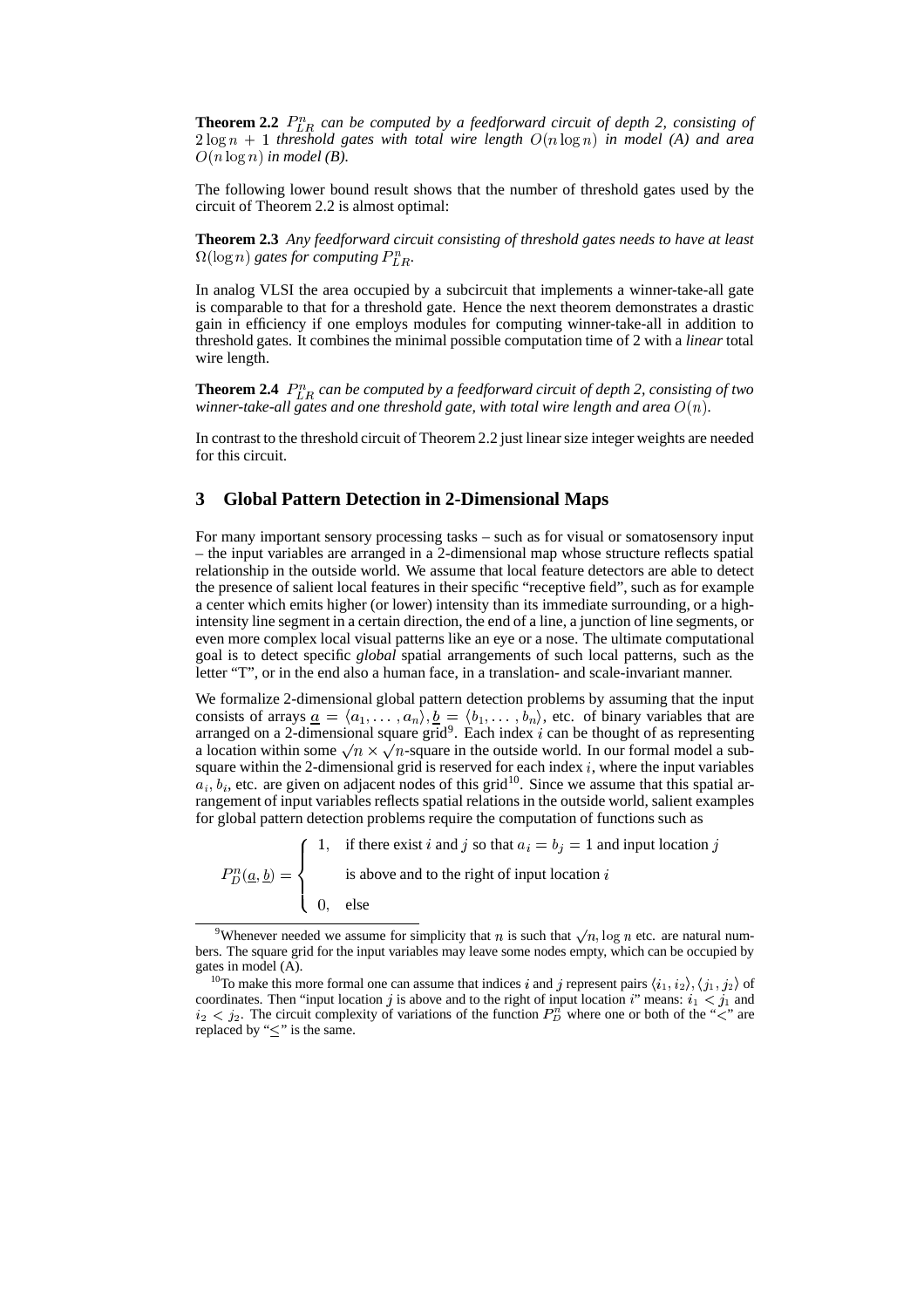**Theorem 3.1** *The function*  $P_D^n$  *can be computed* – *and* witnesses *i and j* with  $a_i = b_j = 1$ *can be exhibited if they exist* – *by a circuit with total wire length*  $O(n)$  *and area*  $O(n)$ ,  $consisting\ of\ O(n) \ Boolean\ gates\ of\ fan-in\ 2\ (and\ fan-out\ 2)\ in\ depth\ O(\log n\cdot\log\log n).$ *The depth of the circuit can be reduced to*  $O(\log n)$  *if one employs threshold gates with*  $f$ an-in  $\log n$ . This can also be done with total wire length and area  $O(n)$ .

The linear total wire length and area of this circuit – which is up to a constant factor *optimal* for any circuit whose output depends on all of its  $n$  inputs – is achieved with the help of a suitable modification of an  $H$ -tree. The square where the inputs are received is iteratively divided into 4 subsquares. For each subsquare one computes recursively the locations of the highest, lowest, leftmost, and rightmost occurrences of the two features  $a$  and  $b$ .

The next theorem shows that one can compute  $P_D^n$  faster if one can afford a somewhat larger total wire length. This circuit construction, that is based on AND/OR gates of limited fanin  $\Delta$ , has the additional advantage that it can not just exhibit *some* pair  $\langle i, j \rangle$  as witness for  $P_D^n(\underline{a}, \underline{b}) = 1$  (provided such witness exists), but it can exhibit in addition *all* j that can be used as witness together with some  $i$ . This property allows us to "chain" the global pattern detection problem formalized through the function  $P_D^n$ , and to decide within the same complexity bound whether for any fixed number k of input vectors  $\underline{\alpha}^{(1)}, \dots, \underline{\alpha}^{(k)}$ from  $\{0,1\}^n$  there exist locations  $i^{(1)}, \ldots, i^{(k)}$  so that  $a_{i(m)}^{(m)} = 1$  for a  $\binom{m}{i(m)} = 1$  for  $m = 1, ..., k$  and location  $i^{(m+1)}$  lies to the right and above location  $i^{(m)}$  for  $m = 1, \ldots, k - 1$ . In fact, one can also compute a k-tuple of witnesses  $i^{(1)}, \ldots, i^{(k)}$  within the same complexity bounds, provided it exists. This circuit design is based on an efficient layout for prefix computations.

**Theorem 3.2** For any given n and  $\Delta \in \{2, ..., \sqrt{n}\}$  one can compute the function  $P_D^n$  in *depth*  $O(\frac{\log n}{\log \Lambda})$  by a feedforward circuit consisting of  $O(n)$  AND/OR gates of fan-in  $\leq \Delta$ , with *total* wire length  $O(n \cdot \Delta \cdot \frac{\log n}{\log \Delta})$  and area  $O(n \cdot (\Delta \cdot \frac{\log n}{\log \Delta})^2)$ .

Another essential ingredient of translation- and scale-invariant global pattern recognition is the capability to detect whether a local feature  $c$  occurs (roughly) in the middle between locations  $i$  and  $j$  where the local features  $a$  and  $b$  occur. This global pattern detection problem is formalized through the following function  $P_l^n$ :

If  $\sum \underline{a} = \sum \underline{b} = 1$  then

 $P_l^n(a, b, c) = \langle$  $\mathcal{L}$ and the contract of the contract of the contract of the contract of the contract of the contract of the contract of  $\mathbb{R}^n$ 1, if there exist  $i, j, k$  so that input location  $k$  lies on the middle of the line between locations  $i$  and  $j$ , and !354 ! !  $0,$  else

This function  $P_I^n$  can be computed very fast by circuits with the least possible total wire length and area (up to constant factors), using threshold gates of fan-in up to  $\sqrt{n}$ :

**Theorem 3.3** *The function*  $P_l^n$  *can be computed* – *and witnesses can be exhibited* – *by a*  $c$ ircuit with total wire length and area  $O(n)$ ,  $consisting$  of  $O(n)$  Boolean gates of fan-in 2  $\overline{\phantom{a}}$ and  $O(\sqrt{n})$  threshold gates of fan-in  $\sqrt{n}$  in depth 5.

The design of the circuit exploits that the computation of  $P_I^n$  can be reduced to the solution of two closely related 1-dimensional problems.